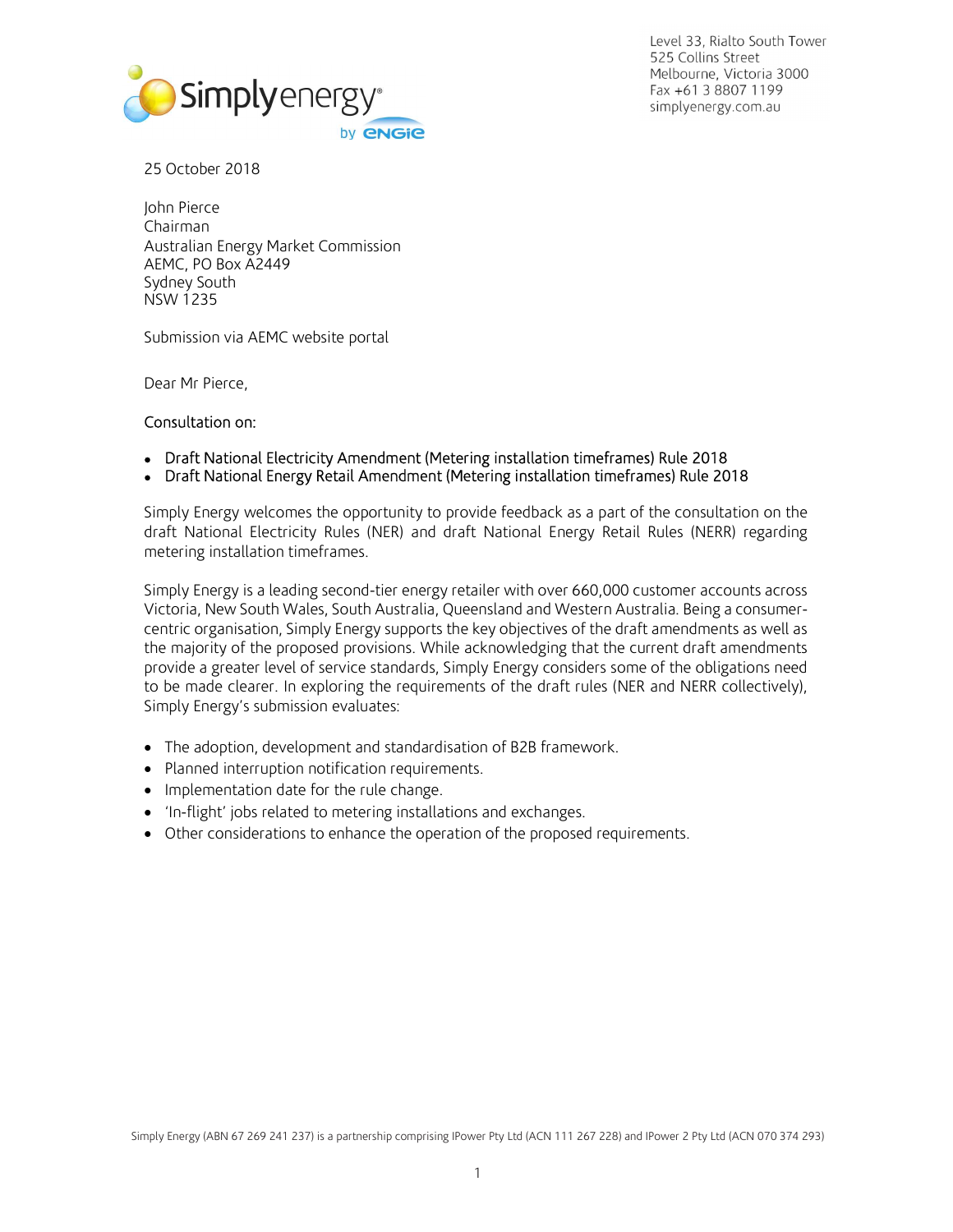## The adoption, development and standardisation of the B2B framework

AEMO's B2B e-hub supports and facilitates communications between different parties involved in providing metering services. Simply Energy strongly supports the proposed amendments to the NER under rules 7.8.10A(d) and 7.8.10C(e) that require retailers and distributors to use AEMO's B2B ehub to coordinate key stages of the metering installation process.

In saying that, Simply Energy recommends that conditions need to be placed on the use of 'any other agreed method' as set out in the draft rules. Simply Energy considers that if an alternative process other than the B2B e-hub is used the rules need to ensure that:

- distributors are not able to simply impose procedural requirements on retailers without due consultation and mutual agreement; and
- if mutual agreement cannot be reached between retailers and distributors, then the B2B e-hub must be used as the default mechanism.

It should also be noted that since the most recent reform to the B2B framework in December 2017, the B2B e-hub has been inconsistently used across various jurisdictions. Given that stricter service levels have been proposed, an improved and consistent B2B framework is a necessary step in improving customer service timeframes. To explain the current inconsistencies in further detail, some of the key jurisdictional differences are outlined below.

### South Australia

South Australia does not support some of the transactions under the B2B e-hub, as it has legacy processes in place. This, in turn, causes inefficiency in the national framework, as well as operational inefficiencies for companies like Simply Energy that operate across multiple jurisdictions. Further, the legacy requirements also create issues for customer relationship management, as retailers are unable to address customer queries due to a lack of procedural transparency and control over the end-to-end process.

| <b>B2B Procedure</b>  | <b>Transaction Type</b>                  | <b>Sub Type</b>                                 | <b>SAPN to</b><br>Initiate | <b>SAPN to</b><br><b>Receive</b> |             |                               |  |
|-----------------------|------------------------------------------|-------------------------------------------------|----------------------------|----------------------------------|-------------|-------------------------------|--|
| <b>Service Orders</b> | Supply Service Works   Allocate NMI      |                                                 | N <sub>O</sub>             | Yes                              |             |                               |  |
| <b>Service Orders</b> |                                          | Supply Service Works Establish Permanent Supply | No                         | No                               |             | Related to new<br>connections |  |
| Service Orders        |                                          | Supply Service Works Establish Temporary Supply | No.                        | No                               |             |                               |  |
| <b>Service Orders</b> | <b>Supply Service Works</b>              | Establish Temporary in<br>Permanent             | No.                        | No                               |             |                               |  |
| Service Orders        | Supply Service Works Supply Abolishment  |                                                 | No                         | Yes                              |             | Related to                    |  |
| Service Orders        | Supply Service Works Supply Alteration   |                                                 | No                         | No                               | alterations |                               |  |
| Service Orders        | Supply Service Works Tariff Change       |                                                 | No                         | No                               |             |                               |  |
| Service Orders        | Supply Service Works Temporary Isolation |                                                 | No                         | <b>Yes</b>                       |             |                               |  |
| Service Orders        | <b>Supply Service Works</b>              | Temporary Isolation - Group<br>Metering         | No                         | Yes                              |             |                               |  |

Ref: https://www.sapowernetworks.com.au/public/download.jsp?id=226273

Retailers operating in South Australia only have access to a network-driven portal which is a readonly platform and does not appropriately address B2B communication requirements (two-way communication). While enhancements have been made to these off-market platforms, current South Australian processes do not provide for an adequate B2B framework. The existing process operates as follows:

- The retailer informs the distributor to allocate a meter number (as per B2B Procedures).
- The distributor then provides the meter within 2 business days (as per B2B Procedures).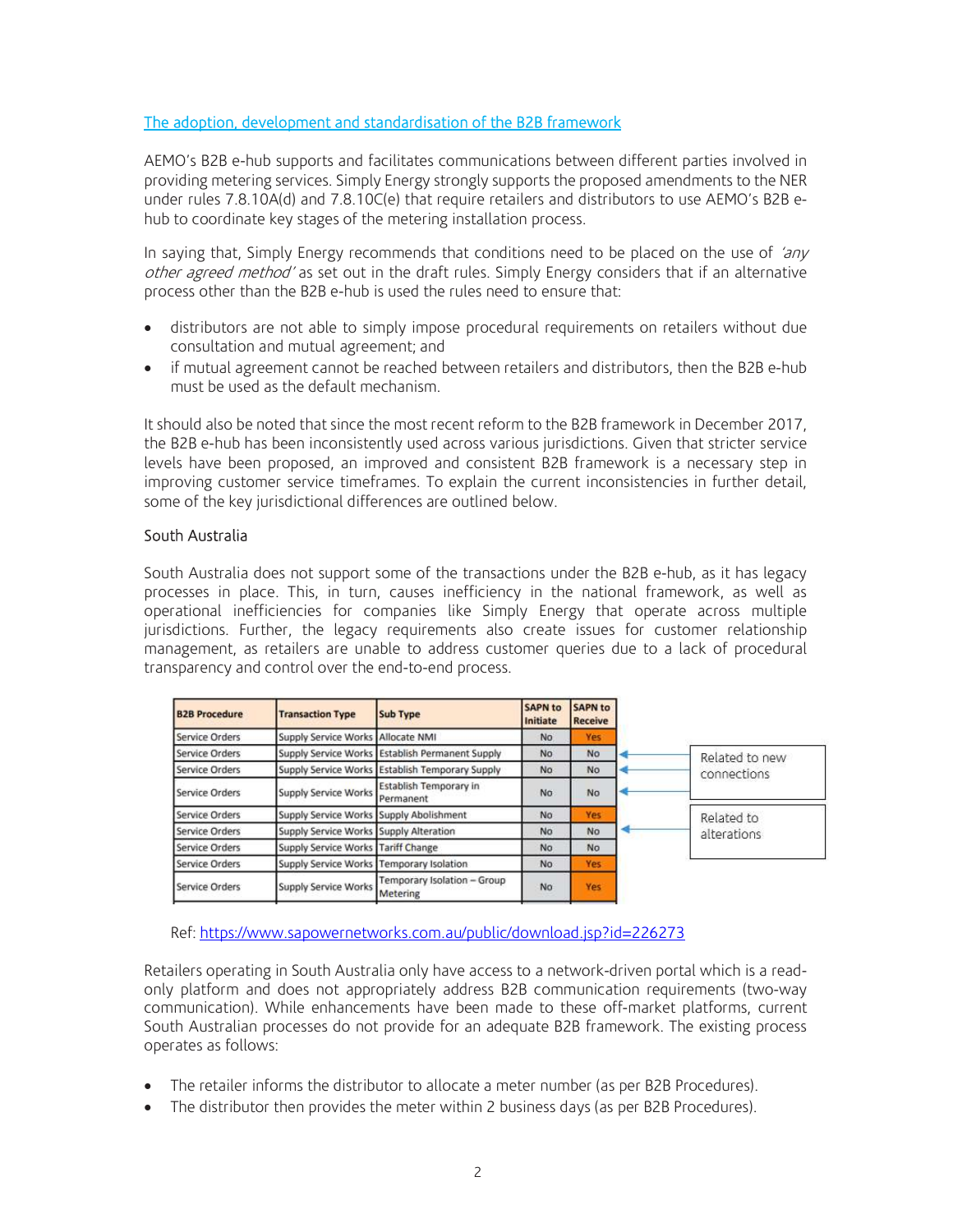• The Retailer waits for the distributor to send an email advising that the site is ready a meter to be installed (B2B Procedure not used).

The fact that B2B procedures have not been utilised for new connections in South Australia is major concern for Simply Energy, particularly given that the proposed installation timeframe is only 6 business days. As such, the process phase where the retailer advises the distributor to the connection work, as depicted in figures 4.1 and 4.3 of the Draft Rule Determination, never actually occur in practice.

In view of this, Simply Energy would support the adoption of these processes in South Australia. Simply Energy considers that adopting these procedures will lead to greater operational efficiency and work in favour of the industry, and eventually, end-use customers.

## New South Wales

New South Wales distributors do not support communications with retailers through the B2B ehub. Like in South Australia, this may cause issues, albeit at a different level, due to the existence of the service transactions under the Accredited Service Provider (ASP) scheme, as outlined in the table below.

| <b>Service Type</b>         | <b>Service Sub Type</b>                 |
|-----------------------------|-----------------------------------------|
| <b>Supply Service Works</b> | <b>Tariff Change</b>                    |
| <b>Supply Service Works</b> | <b>Supply Alteration</b>                |
| <b>Supply Service Works</b> | <b>Supply Abolishment</b>               |
| <b>Supply Service Works</b> | <b>Establish Temporary Supply</b>       |
| <b>Supply Service Works</b> | <b>Establish Temporary in Permanent</b> |
| <b>Supply Service Works</b> | <b>Establish Permanent Supply</b>       |
| <b>Supply Service Works</b> | <b>Temporary Isolation</b>              |

Ref: http://www.endeavourenergy.com.au/wps/wcm/connect/3ddd436e-d906-4530-a6b5 a859aee4be2b/Metering+Contestability+Network+Standard.pdf?MOD=AJPERES

The above B2B transactions are automatically rejected by distributors in New South Wales, as distributors do not offer these services. However, since ASPs are not subject to B2B rules either, it results in another gap in the procedural requirements, as retailers are unaware of the end-to-end lifecycle of the metering installation process.

As a result, the flow of activities in New South Wales for a new connection is as follows:

- The retailer informs the distributor to allocate a meter number (as per B2B Procedures).
- The distributor provides the meter number within 2 business days (as per B2B Procedures).
- The retailer informs the customer of the meter number and advises customer to appoint an ASP to undertake the connection works.
- The retailer waits for the next steps, which involves either the customer or an authorised contact person informing the retailer that the site is ready for a meter to be installed. (B2B Procedure not used).

As such, just like in South Australia, the process phase where the retailer advises the distributor to undertake connection work, as depicted in figures 4.1 and 4.3 of the Draft Rule Determination, never occurs in practice. While Simply Energy acknowledges that distributors in New South Wales do not offer connection services, Simply Energy considers that operational efficiency will be derived from the adoption of these transactions as a communication mechanism facilitated by New South Wales distributors.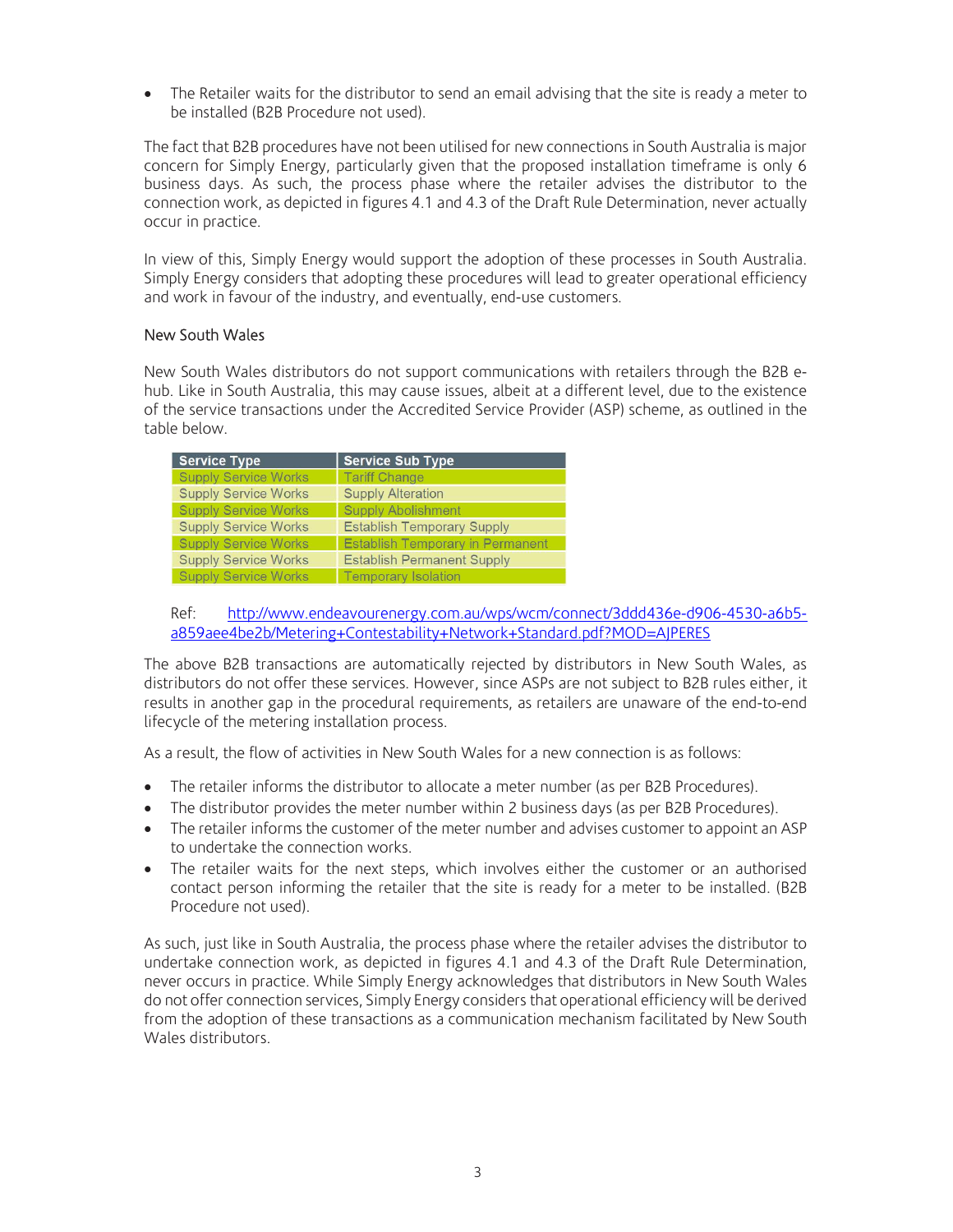# Other jurisdictions

Distributors in Queensland and Victoria both use most transactions in B2B e-hub. As a result, the operational processes in these States are generally reliable, trackable and well controlled. Further, processes in these State are almost fully aligned with the process flows in figures 4.1 and 4.3 of the draft rule determination.

While it is accepted that there will always be some form of jurisdictional difference, Simply Energy is of the view that an improved and harmonised B2B framework would benefit all participants. As such, Simply Energy recommends that the AEMO's Information Exchange Committee should take an action to revise the B2B procedures. That said, as in the interim, Simply Energy considers that the current B2B procedures should be adopted across all jurisdictions.

### Planned interruption notice requirements

Simply Energy also has some suggestions to improve the plan interruption notice requirements under the rules with a focus on:

- large customers;
- small customer consent;
- the requirement to provide a 24-hour contact number; and
- faulty meter timelines.

### Large customers

Simply Energy recommends amendments be made to rule 59C(8) of the NERR to exclude the application of the rule to 'large customers' for the following reasons:

- The National Energy Customer Framework is intended to provide protection to small customers, rather than large commercial and industry consumers who have sufficient resourcing and bargaining power to uphold their own interests.
- Large Customer will not benefit from the interruption notification requirements because the majority of large sites have current transformer (CT) meters installed, which are not affected by supply interruptions.
	- $\circ$  There is no mechanism for retailers to identify which site has a CT meter installed and which does not.
	- o Until such time as the Marketing Settlements and Transfer Solution (MSATS) database has this information, Simply Energy does not support sending outage letters to large customers.
- The large customer market has been managing meter churn for several years. In fact, retailers were even managing this activity prior to inception of the power of choice rule change under the 'Responsible Person' obligations. As such this practice has become a business-as-usual activity.

In view of this, Simply Energy considers that extending notification requirements under the NERR is unnecessary and should be left to a retailers' own discretion as a customer service instead of an obligation.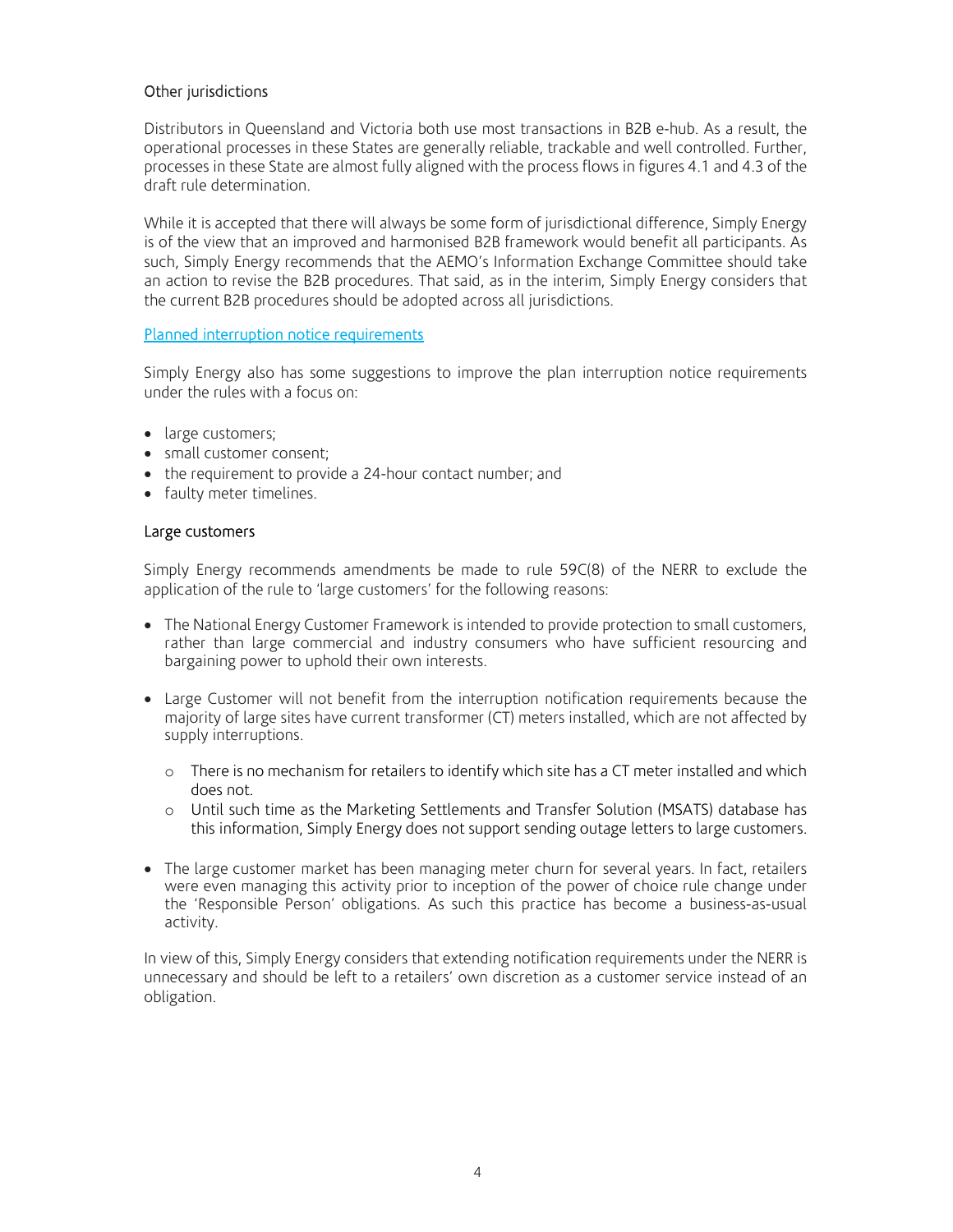## Small customer consent

Simply Energy supports the introduction of rule 59C(1) of the NERR and is therefore, of the view that rule 99A(1) is not necessary. Simply Energy considers that rule 59C(1) in effect negates the need to inform the distributor of a planned interruption if customer has already provided consent. The reasons for this recommendation are set out below:

- The rationale behind this requirement was to ensure the distributor was aware of a *Retailer* Planned Interruption in order to address customers' queries during an outage. However, in this case, it is the customer who has provided consent to the interruption.
- There is also no evidence so far that the distributors are using this information and hence even if there is a *Retailer Planned Interruption* scheduled for the date, on receipt of a call from the customer distributors are still going out to customer premises to investigate the issue.

The requirement merely adds further operational costs with no known additional benefits for consumers. Therefore, Simply Energy recommends 99A(1) to be only applicable under normal circumstances where no customer consent has been received or if a customer has life support requirement.

Additionally, Simply Energy suggests that the rules should include a timeframe for obtaining customer consent. For example, if within two business days of receiving a meter installation/exchange request, a retailer is unable to obtain customer consent, or the customer has not been contactable, the maximum installation timeframe should apply. If the process is not carried out this way, then retailers will not have an opportunity to obtain prior consent from their customers.

Lastly, Simply Energy does not support the requirements under the new proposed rule 59C(1) that impose an obligation on retailers to retain a record of consent for least 7 years. Simply Energy recommends that the AEMC should consider mirroring the 'explicit informed consent' record keeping requirements of 2 years.

### 24-hour contact number

Simply Energy understands the reasons for providing a 24-hour contact number to distributors. However, Simply Energy does not support the mechanism proposed rule 99A(1)(ii) of the NERR for following reasons:

- The proposed rule requires retailers to provide a 24-hour contact number as a part of the retailer planned interruption which is a B2B transaction on a per NMI basis. As such, transactional changes will be needed to accommodate this requirement unless an open text field is used, which is not desirable.
- The proposed rule should not be over-prescriptive in providing the 24-hour number and should provide flexibility to retailers around other ways they can provide this number to distributors. For example, by publishing it on their website or other means.

### Faulty meter timelines

Simply Energy acknowledges that the current meter installation timeframes have been set at 15 business days in 'all cases' regardless of whether or not a connection alteration is required. While Simply Energy supports the maximum timeframe service levels, Simply Energy recommends that an additional 3-5 business day contingency be factored in to accommodate for meter exchanges. The below table provides a breakdown of tasks for a typical meter exchange scenario, where customer in a regional area has chosen 'mail' as a preferred contact method.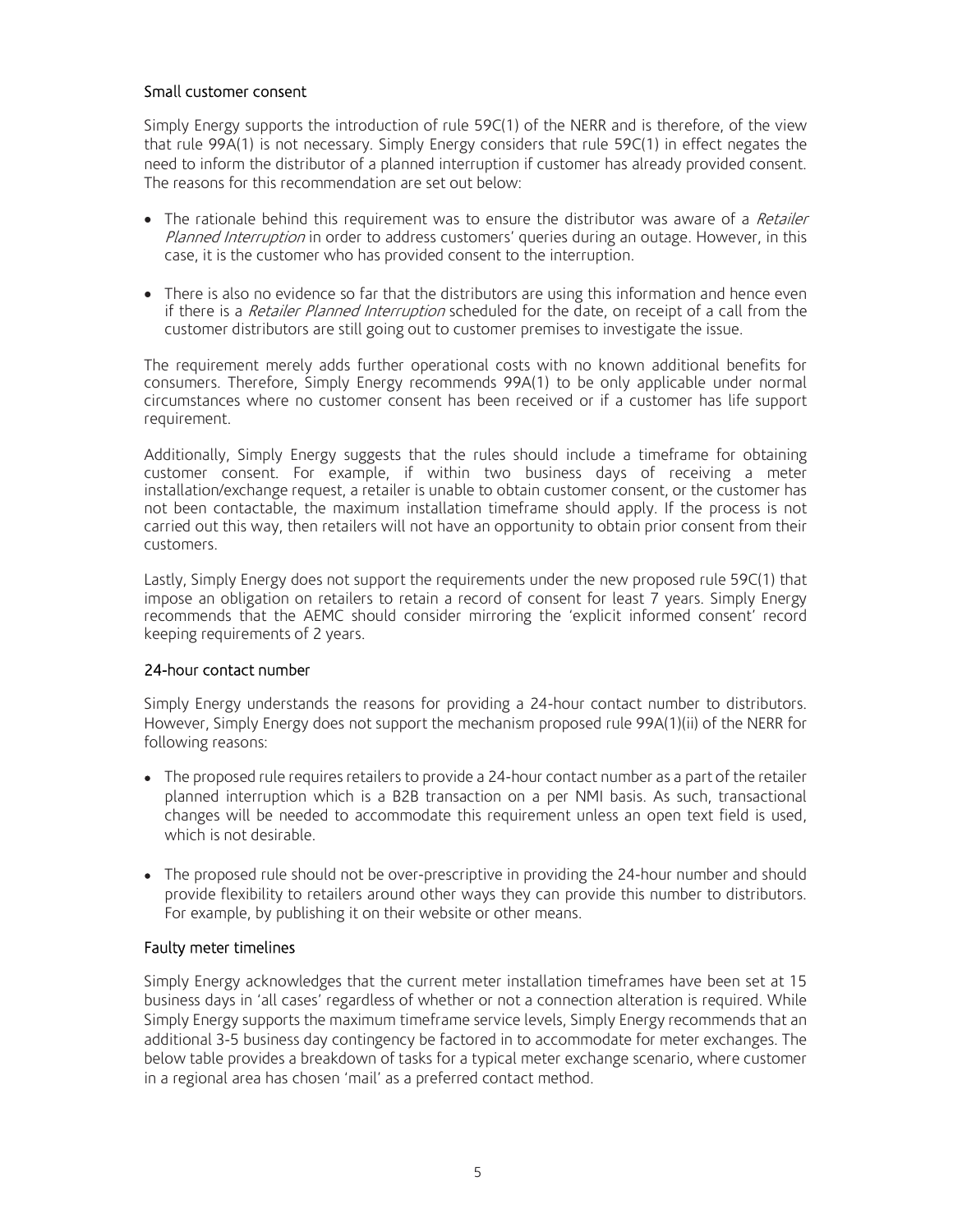| <b>Task and process</b>                                                                           | <b>Business days</b>                                                                                |  |  |  |  |
|---------------------------------------------------------------------------------------------------|-----------------------------------------------------------------------------------------------------|--|--|--|--|
| received<br>Request<br>by<br>Retailer                                                             | Day 1                                                                                               |  |  |  |  |
| B2M: Change of Roles (CR Day 2<br>6300)<br><b>B2B: Service Order Creation</b>                     |                                                                                                     |  |  |  |  |
|                                                                                                   |                                                                                                     |  |  |  |  |
| <b>Planning/scheduling</b> of Day 3<br>work by MC/MP                                              |                                                                                                     |  |  |  |  |
| Planned Interruption Notice<br>sent (assuming no consent<br>received)                             | Day 4 to Day 10<br>(as per Australia Post timeframes for Country locations max. 6<br>business days) |  |  |  |  |
| Meter exchange scheduled<br>date (considering min. 4<br>business days from the<br>receipt of PIN) | Day 14-15                                                                                           |  |  |  |  |

Based on the above timeline, there is no room for scheduling (thus losing possible efficiencies) and retailer service levels are put under pressure.

It should also be kept in mind that distributors were historically required to provide metering related services within 20 business days.

The following 20 business day requirements applied to distributors:

- Meter exchanges (adds & alts) across all jurisdictions (including Solar)
- Move meter scenarios
- Meter tests/investigations
- Meter reconfigurations (manual)
- Meter removals

Mirroring these timeframes would maintain customers' expectations of service standards.

Simply Energy also considers that exceptional circumstances should be taken into account where a connection alteration appointment is required, as the party managing the co-ordination should be responsible for gaining customer consent. This party is not always the retailer. Simply Energy also recommends adding further clarity in the NER about the management of complex scenarios, which should be exempted from the maximum metering installation time frames, including but not limited to multi-occupant and shared fuse sites.

Further, Simply Energy strongly considers that 'end-of-life (EOL) and family failure' meters should be exempted from the definition of 'malfunction' and as such, the maximum metering installation timeframe should not apply. The key reasons for the proposal are set are:

- Sporadic influx of '(EOL)/family failure' data from various networks makes it extremely challenging to schedule jobs.
- Historically, these meters were dealt with by the distributors at their own discretion (and as per their planned schedule) with no timeframe obligations. If this met customer requirements when conducted by distributors, Simply Energy considers that timeframe obligations for this work when conducted by retailers is unnecessary.